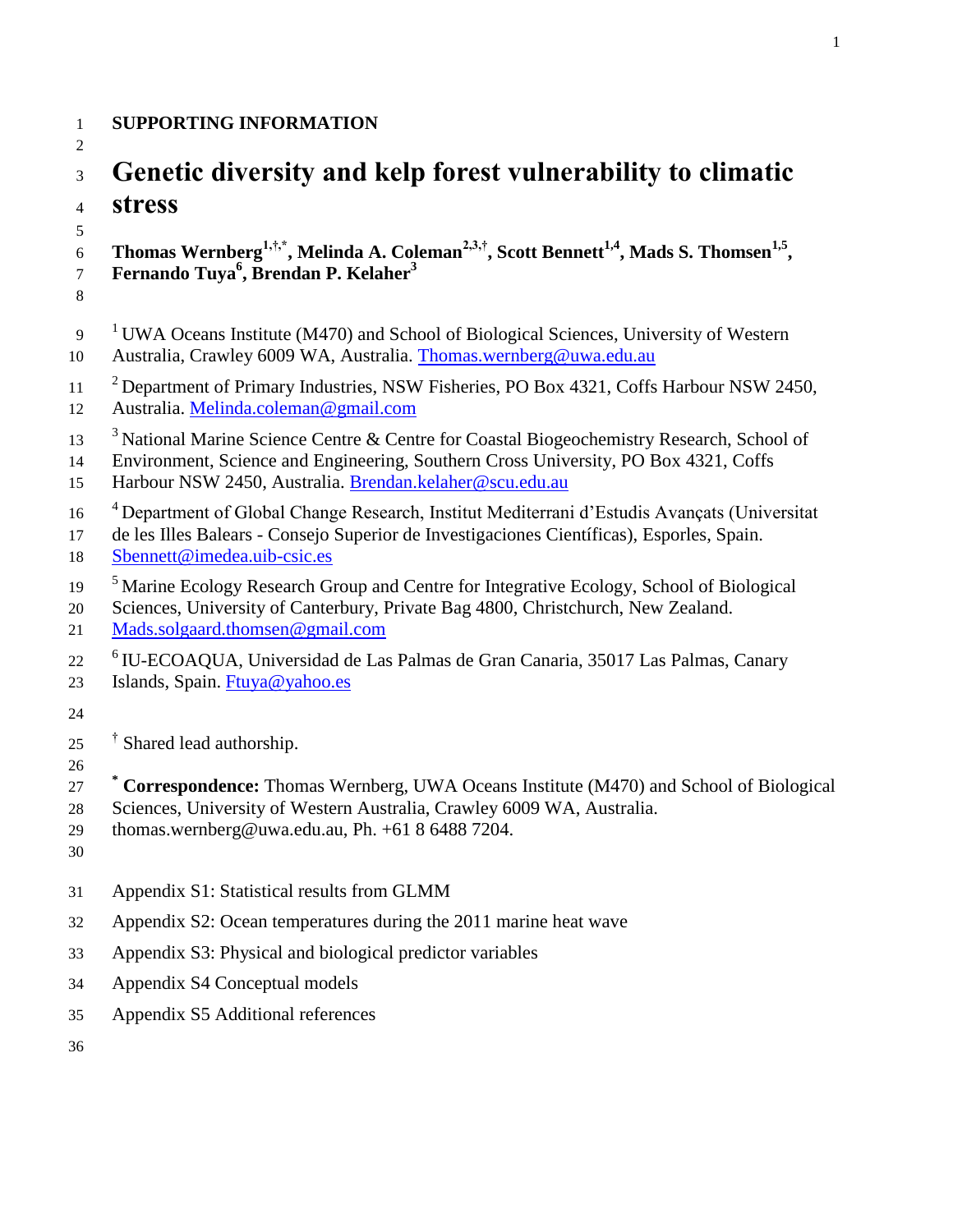### 37 **Appendix S1: Statistical results from GLMM**

38

39 **Table S1.** Results of linear mixed modelling of the relationships between latitude and genetic 40 diversity (expected heterozygosity and number of alleles), physiological versatility (CV of 41 quantum efficiency and maximum electron transfer rate), resilience and heat wave impact. Each 42 analysis included 'Region' as a random effect to account for any spatial correlation among sites 43 within regions. Analyses were undertaken in *nlme* package using R v.3.2.2.  $r^2$  values were 44 calculated using the *sem.model.fits* function based on the formulas of Nakagawa and Schielzeth 45 (2013).

| <b>Fixed effect</b>            | Marginal $r^2$ | Conditional $r^2$ |       | P       |
|--------------------------------|----------------|-------------------|-------|---------|
| Expected heterozogosity        | 0.742          | 0.806             | 4.647 | 0.002   |
| Number of alleles              | 0.583          | 0.599             | 3.783 | 0.007   |
| Quantum efficiency             | 0.438          | 0.524             | 2.557 | 0.037   |
| Maximum electron transfer rate | 0.363          | 0.363             | 2.505 | 0.041   |
| Resilience                     | 0.676          | 0.803             | 3.586 | 0.009   |
| HW impact                      | 0.841          | 0.841             | 7.616 | < 0.001 |

47

48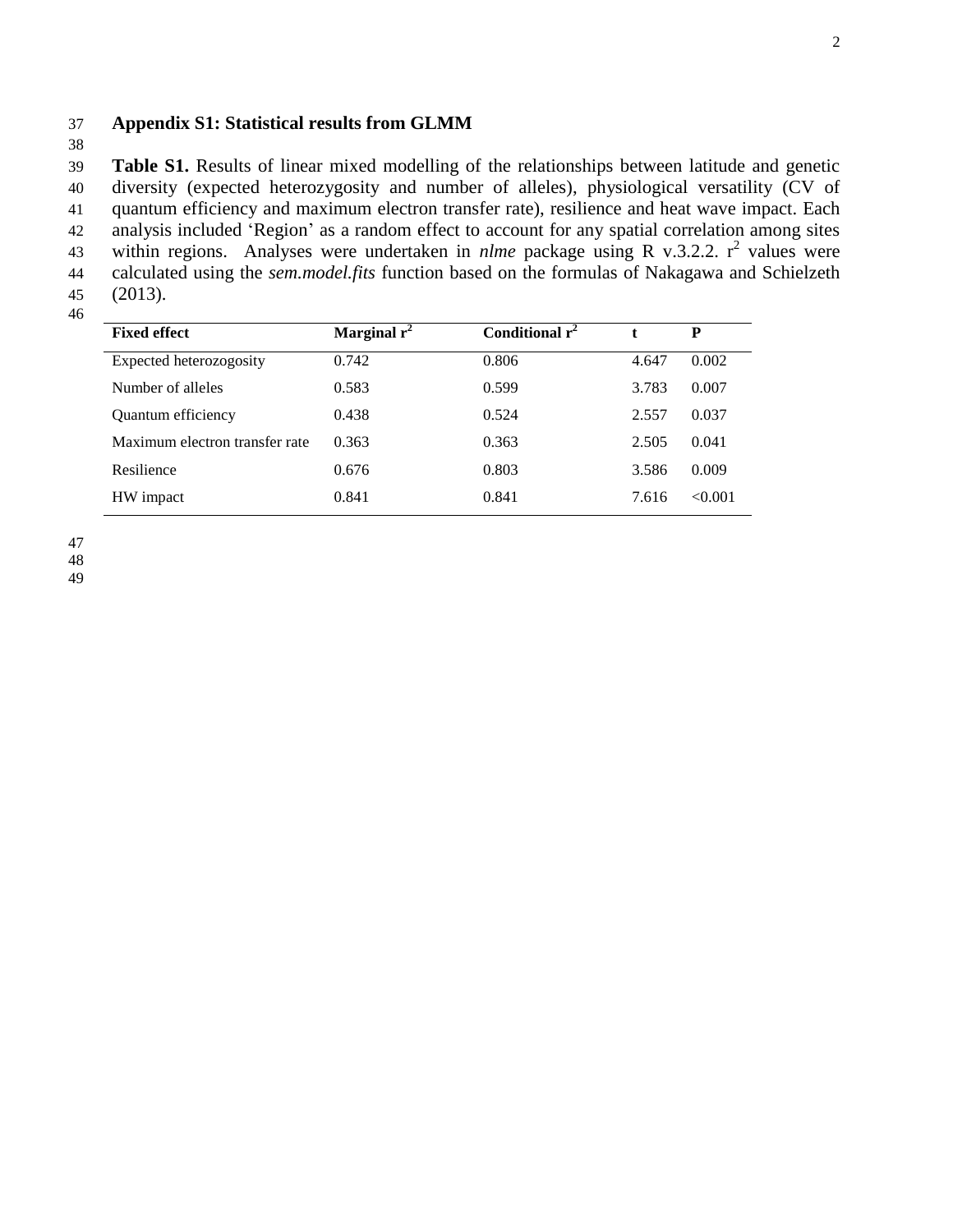#### **Appendix S2: Ocean temperatures during the 2011 marine heat wave**

 Temperature conditions experienced by the 12 kelp forests were derived from blended SST data provided by the National Weather Service and the NOAA Operational Model Archive Distribution Systems (NOMADS) (Wernberg *et al.* 2013). Monthly mean sea surface temperatures, and temperatures for the climatological period 1981-2010, were extracted for four regions encompassing the 12 kelp forests from Kalbarri (27.5°S 113.5°E to 28.5°S 114.5°E), Jurien Bay (29.5°S 114.5°E to 30.5°S 115.5°E), Perth (31.5°S 115.5°E to 32.5°S 116.5°E) and Hamelin Bay (33.5°S 114.5°E to 34.5°S 115.5°E). These SST's closely reflect temperatures at 8 - 12 m depth on the reefs where the kelps are found (Smale & Wernberg 2009). Moreover, bottom temperatures vary <5% between individual reefs within our regions (Smale & Wernberg 2009).

 In early 2011 (austral summer), the west coast of Australia experienced an extreme marine heat wave driven by an exceptionally strong flow of the Leeuwin Current and high air-sea heat fluxes (Feng *et al.* 2013; Wernberg *et al.* 2013). The marine heat wave resulted in ocean temperatures warmer than anything in 140-years of records from the Hadley Centre (Wernberg *et al.* 2013) and 215 years of records from local coral cores (Zinke *et al.* 2014). In the years immediately prior to the heat wave, summer temperatures were within the warmest temperatures generally experienced (i.e., below the maximum climatological value), but during the heat wave, temperate 68 reefs experienced extended periods of temperatures  $2-3$  °C higher than normal (Fig. S1). oric<br>exp<br>O



 *Fig. S1. Ocean temperatures from January 2003 to December 2012. Monthly mean SST (solid lines) and maximum monthly mean temperatures for the climatological year 1981-2010 (broken lines). The five months (January to May 2011) encompassing the 2011 marine heatwave are highlighted in pale red.*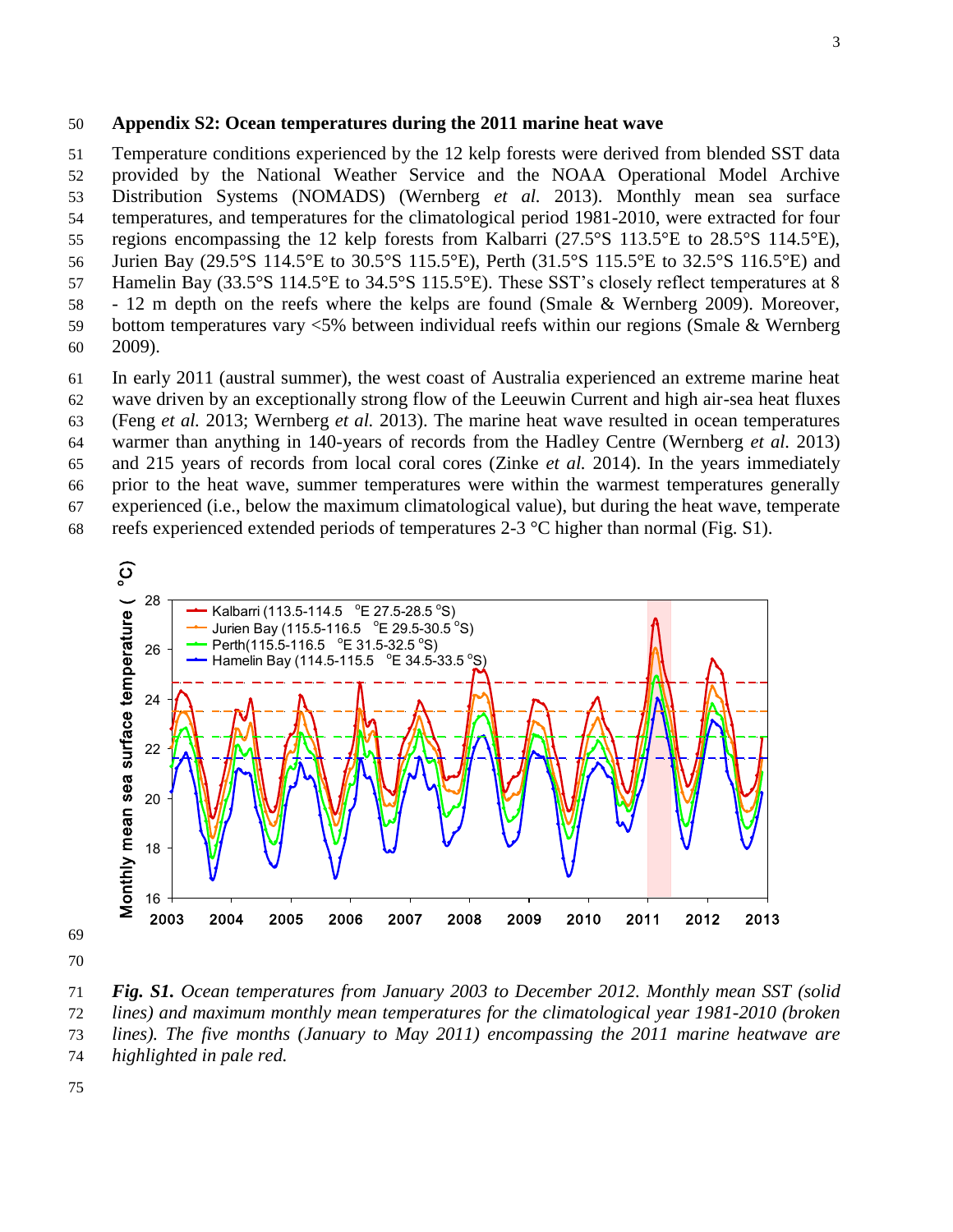The heat wave peaked at slightly different times along the coast but warming profiles were similar in different regions (Fig. S1, Fig. S2). The satellites recorded marginally higher warming anomalies in Kalbarri (Fig. S2) but the highest absolute temperature anomalies have been reported from Jurien Bay (Pearce & Feng 2013), where kelp loss was only partial. Importantly, positive climatological maximum anomalies (CMA's) (i.e., conditions where ocean temperatures exceeded the climatological maximum temperature) prevailed for ~5 months throughout the coastline and there were no statistically significant differences between regions in CMA's over 83 the duration of the heatwave (pair-wise t-tests,  $P > 0.213$ , Fig. S2).

 Climatological maximum anomalies are more conservative, and provide a better measure of climatically stressful conditions, than simple temperature anomalies (Selig *et al.* 2010). In contrast to temperature anomalies, which provide the deviation from a fixed point in time, CMA's take into account that higher temperatures might normally occur at a different time of the year. That is, they report deviations from the maximum temperatures normally experienced at any time of the year (Selig *et al.* 2010). Here we report monthly CMA's as indicative of spatiotemporally broad patterns of heat exposure. Nevertheless, integrating and averaging inherently evens out short-term or localized extremes (Smale & Wernberg 2009), which might show different patterns that could also be important. Currently, there is a very limited understanding of what characteristics of a marine heatwave is detrimental to kelp forests and most other marine organisms (Hobday *et al.* 2016). Here we analyse cumulative climatological maximum anomalies because cumulative heat exposure (e.g., degree heating weeks) has proven to be a strong predictor for coral reefs (Selig *et al.* 2010) and this measure also takes into account that a heatwave can exhibit different characteristics in different locations (Hobday *et al.* 2016).



 *Fig. S2. Climatological Maximum Anomalies (CMA's) for the five months encompassing the 2011-marine heat wave (CMA > 0; highlighted in red in Fig. S1) and two-tailed P-values (insert) from pair-wise comparisons of CMA's between all regions for the months January to May (CMA > 0).*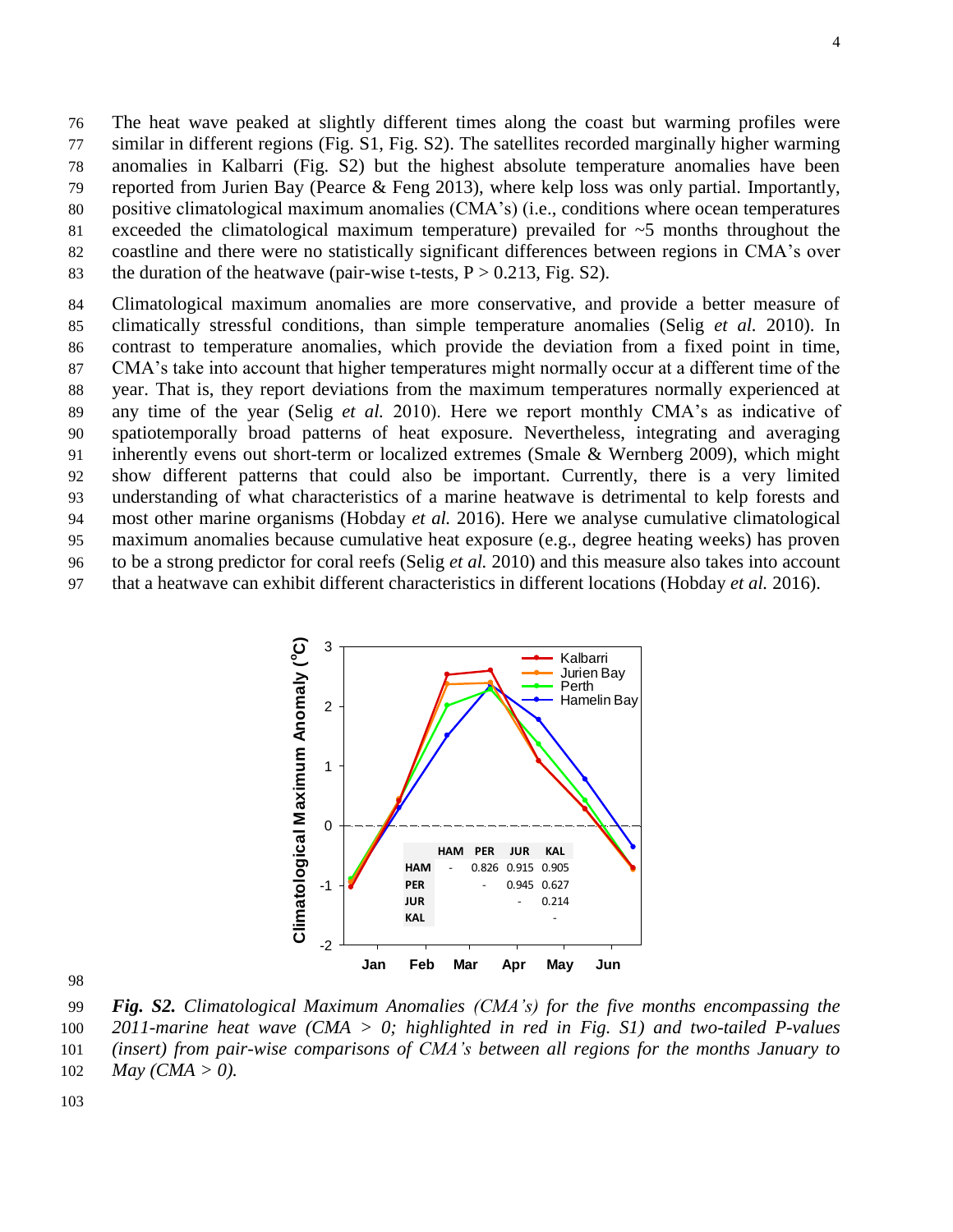### 104 **Appendix S3: Physical and biological predictor variables**

105

106 *Table S2. Potential biological and environmental predictors of heatwave impacts. Data and their co-linearity are shown in Fig. S3.*

| <b>Predictor variable</b> | Data description                                                                                                                                                                                                                                                                                                                                                                                                                                               | Data source                                                       |  |
|---------------------------|----------------------------------------------------------------------------------------------------------------------------------------------------------------------------------------------------------------------------------------------------------------------------------------------------------------------------------------------------------------------------------------------------------------------------------------------------------------|-------------------------------------------------------------------|--|
| Genetic diversity         | Expected heterozygosity $(H_e)$ derived from 6 polymorphic loci. Raw values used. Values assigned to<br>each kelp forest by linear regression on latitude $(H_e = 0.0158 \times S^{\circ} - 0.1643; r^2 = 0.77, P = 0.0004)$ .                                                                                                                                                                                                                                 | Coleman et al. (2011)                                             |  |
| Reef topography           | Counts of large $(>2$ m vertical relief) topographical features per 25 m transect. Raw values used for<br>each reef.                                                                                                                                                                                                                                                                                                                                           | Tuya et al. (2009)                                                |  |
| Fish herbivores           | Counts of herbivorous fishes (Kyphosus spp., Odax spp, Parma spp.) observed in 1500 m <sup>2</sup> transects<br>over one year prior to the 2011 marine heatwave. Raw values used for each reef.                                                                                                                                                                                                                                                                | Tuya et al. (2011)                                                |  |
| Heatwave                  | Cumulative Climatological Maximum Anomaly. Sum of monthly temperatures exceeding the long-<br>term climatological maximum (1981-2010) for each region (in Fig. S2, the area under each curve<br>above zero). Akin to degrees heating weeks as it reports cumulative heat exposure. Kelp forests within<br>a region were assigned identical CCMA's as short-term logger data has shown reef-to-reef differences<br>to be less than 5% (Smale & Wernberg, 2009). | Appendix S2.                                                      |  |
| Wave exposure             | Water motion at each kelp forest ranked from 1-12 based on many years of diving in all kelp forests.                                                                                                                                                                                                                                                                                                                                                           | Wernberg, unpublished data                                        |  |
| Turf/foliose seaweeds     | Measurements of cover of small turf and foliose algae cover along 25 m transects. Raw values used for<br>each kelp forest.                                                                                                                                                                                                                                                                                                                                     | Wernberg et al. (2011b)                                           |  |
| Nutrient<br>concentration | Mean NO <sub>x</sub> concentration measured in each kelp forest 3 times over $\sim$ 1 year. Raw values used.                                                                                                                                                                                                                                                                                                                                                   | Wernberg et al. (2010)                                            |  |
| Depth                     | Measurements with a scuba depth gauge. Raw values used for each kelp forest.                                                                                                                                                                                                                                                                                                                                                                                   | Wernberg, unpublished data;<br>see also Wernberg et al.<br>(2010) |  |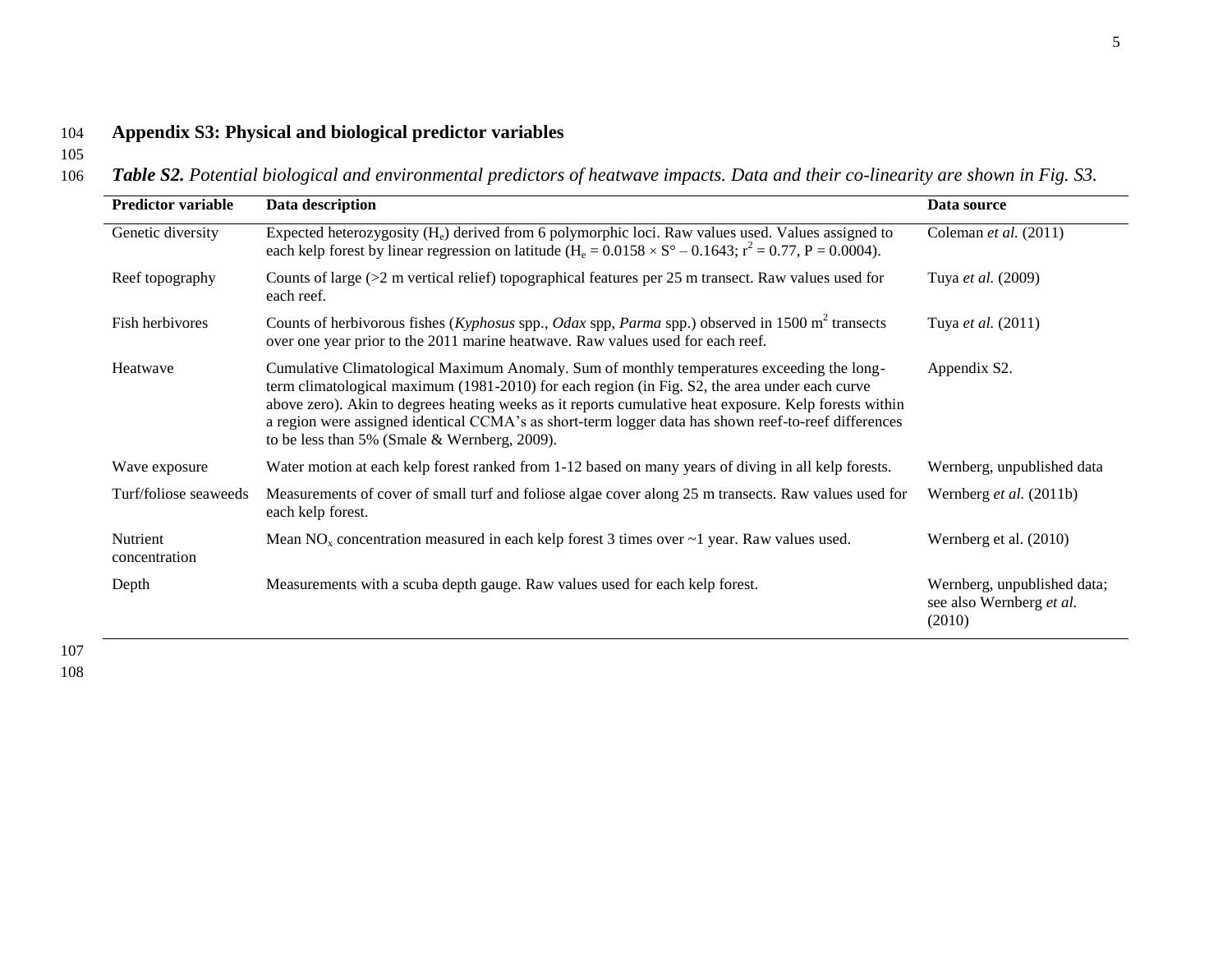

*Fig. S3. Draftmans plot of potential biological and environmental predictors of heatwave impacts (dependent variable) (cf. Table S2).* 

 *Insert in each panel are Pearson's correlation coefficients (r) between each pair of biological and environmental predictor variables, as well as the dependent variable, heawwave impact, indicating their degree of co-linearity. Contributions from individual predictors* 

*that are highly correlated should be interpreted with caution.*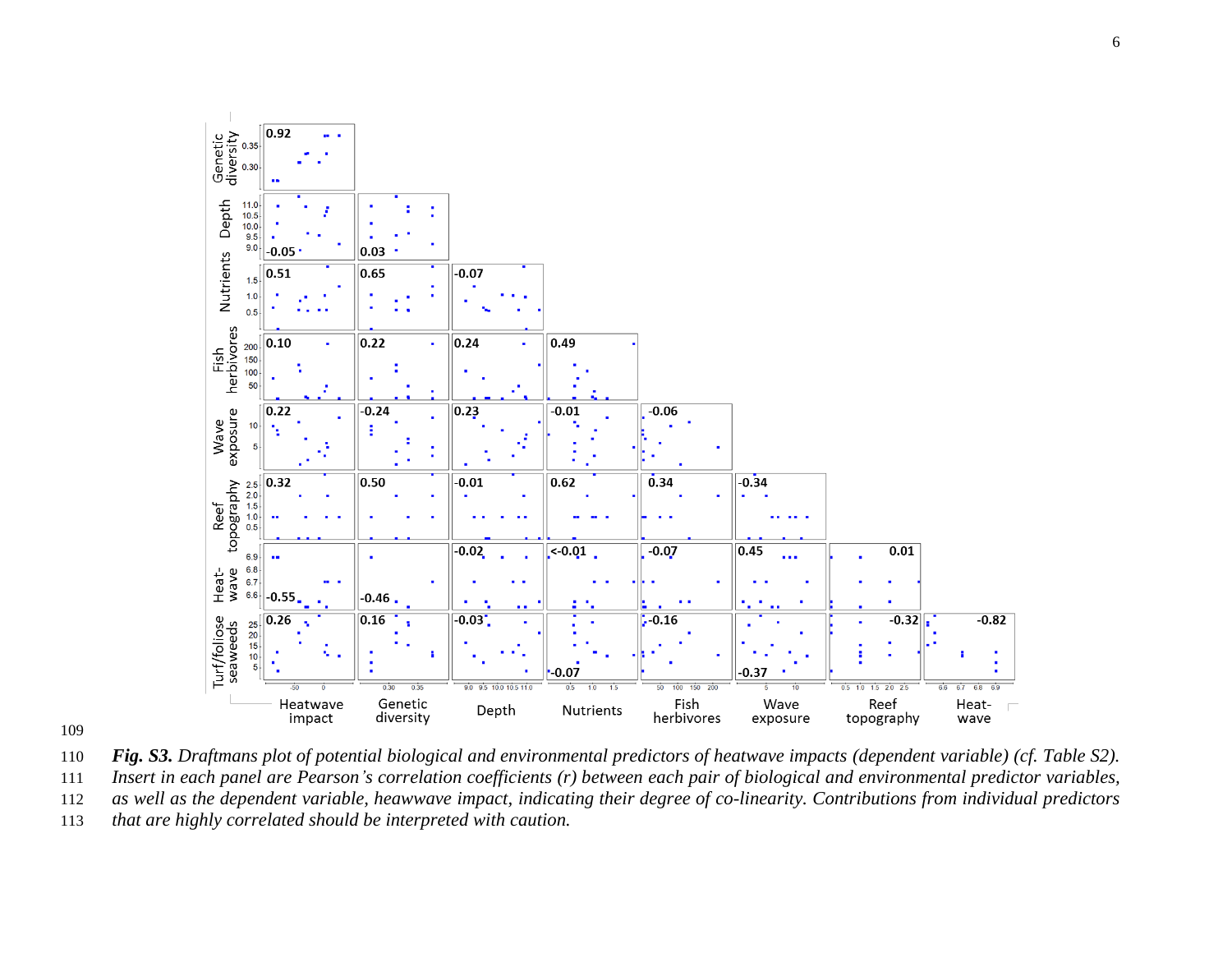#### **Appendix S4 Conceptual models**

 We speculate that two conceptual models (a 'subset' and an 'selection' model) may explain possible relationships between genetic diversity and population impacts of perturbations in these kelp forests (Fig. S4). Both models assume that individual genotypes vary in their stress tolerance, broadly defined as their capacity to resist and/or recover from a perturbation, and that their frequency of occurrence in the population follows a Gaussian distribution. Under the 'subset model', genetic diversity arises through non-selective processes (Hampe & Petit, 2005; Coleman et al., 2011), such that populations with low genetic diversity represent a narrow subset of genotypes compared to high diversity populations, while the genotypic population mean stress tolerance remains constant (Fig. S4a, b). Encountering increasingly stressful environmental conditions, low diversity populations transition from high (due to the absence of vulnerable genotypes) to low persistence as the environment exceeds the tolerance limits of intermediate genotypes (Fig. S4b, c). In contrast, diverse populations undergo more gradual decline in population persistence, due to the presence of both vulnerable and stress-tolerant genotypes. Under the 'selection model', low genetic diversity arises through selection of stress tolerant genotypes (Frankham, 2005; Hampe & Petit, 2005), such that genotypic mean population tolerance increases with loss of diversity (Fig. S4d, e). Consequently, under all but the most benign or extreme conditions, the 'selection model' predicts greater population resistance to perturbation and higher persistence of low relative to high diversity populations (Fig. 4f), whereas the opposite is true for the 'subset model' (Fig. S4c). In both cases, however, the response of low-diversity populations will be abrupt and catastrophic once the population threshold is exceeded (Fig. S4c, f).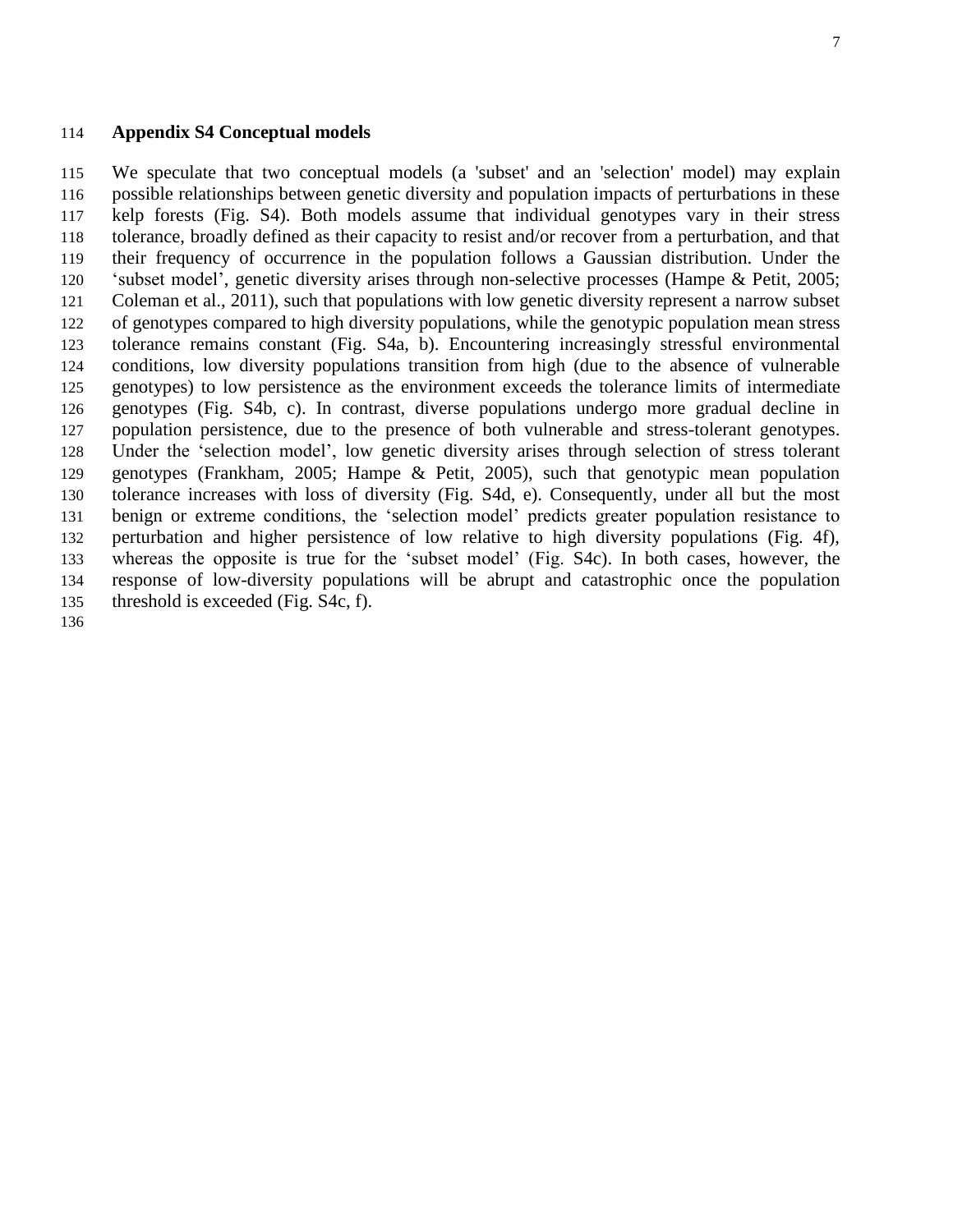

 *Figure S4. Conceptual models of effects of genetic diversity on population responses to perturbation along an environmental gradient. Theoretical distribution of genetic diversity (a, d), population genotype frequencies (b, e) and population survival (c, f) under a 'subset' and an 'selection' origin of genetic diversity. In (c) and (f), different population endpoints (filled circles) are illustrated as a function of initial conditions (open circles) and magnitude of perturbation (length of the horizontal line). The colored examples (H, P, J, K) illustrate responses at our four regions (Hamelin Bay, Perth, Jurien Bay and Kalbarri, respectively), where genetic diversity and initial conditions differed (Fig. S1), but the magnitude of perturbation (monthly mean thermal stress anomaly) was similar (Fig. S2). The black and grey lines illustrate the general cases where variation in initial conditions, anomaly size and genetic diversity have no effect (black) or interact to produce complex patterns of influence on population survival (grey).*